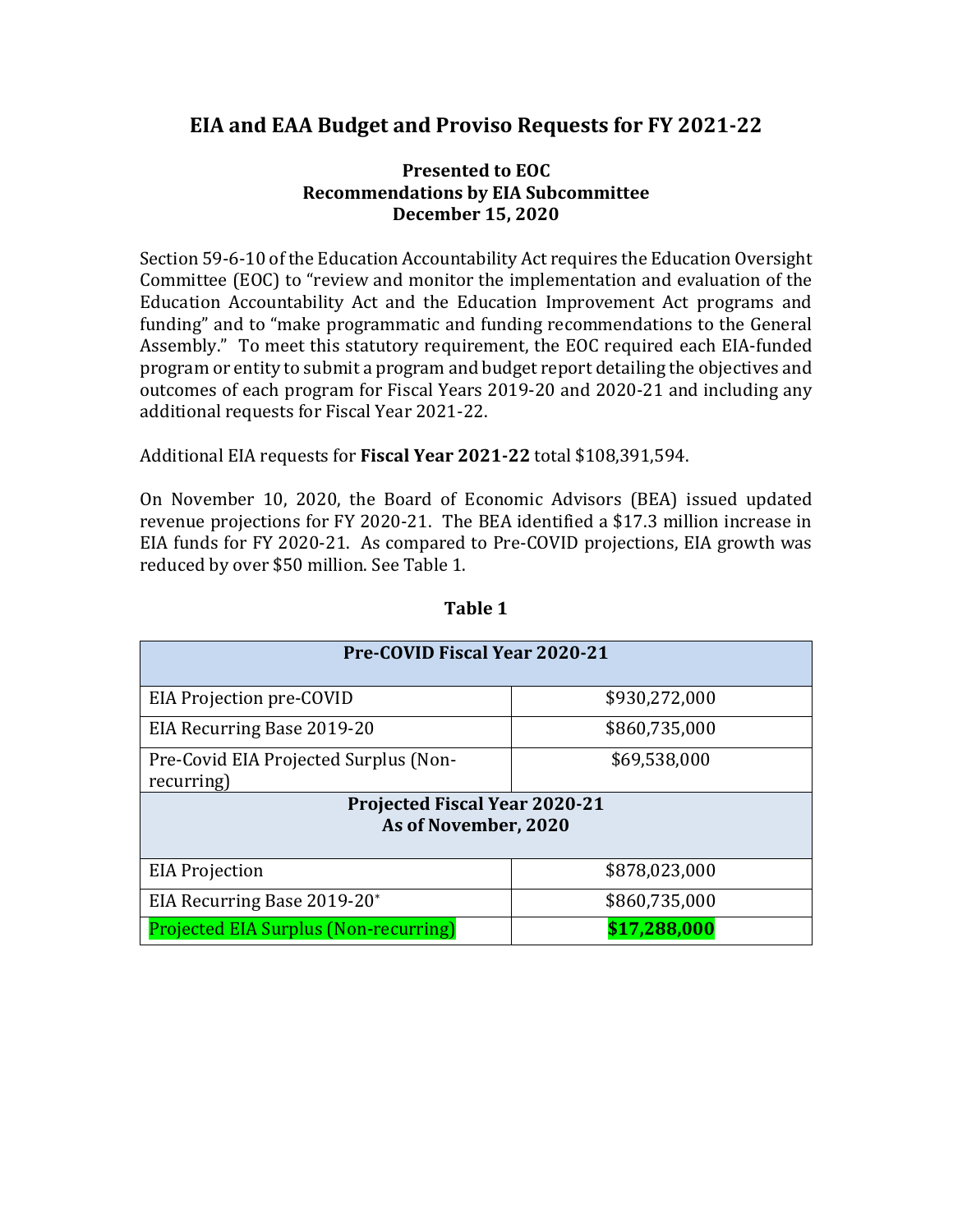The BEA also issued new estimates on November 10, 2020 for 2021-22 for projected estimates forEIA funds. See Table 2.

| <b>EIA Estimate 2021-22</b><br><b>November 2020</b> |               |  |  |  |  |
|-----------------------------------------------------|---------------|--|--|--|--|
| EIA Estimate (November 10, 2020)                    | \$905,400,000 |  |  |  |  |
| EIA Base Appropriation 2019-20*                     | \$860,735,000 |  |  |  |  |
| <b>Projected EIA Projected Funds (Recurring)</b>    | \$44,665,000  |  |  |  |  |

#### **Table 2**

Note \*: Assumes continuing resolution remains in effect for 2020-21.

Based on the November BEA estimate, there is a projected surplus pf \$17,288,000 in EIA funds (non-recurring) for 2020-21 and \$44,665,000 in EIA Projected Funds (recurring) for 2021-22. The new requests for EIA total \$108 million.

The EIA and Improvement Mechanism Subcommittee met on the following dates:

- October 26, 2020: Held public hearing for all entities funded by or requesting EIA revenues
- November 16, 2020: Held public hearing for all entities funded by or requesting new EIA revenues and convened to discuss EIA budget priorities. Subcommittee requested EOC staff to compile priorities of EIA budget from the discussion and present recommendation for consideration at the December 7, 2020 meeting.
- December 7, 2020: Held meeting, via Zoom, to review and discuss EIA recommendations. Recommendations were approved by the EIA Recommendations were approved by the EIA Subcommittee as presented.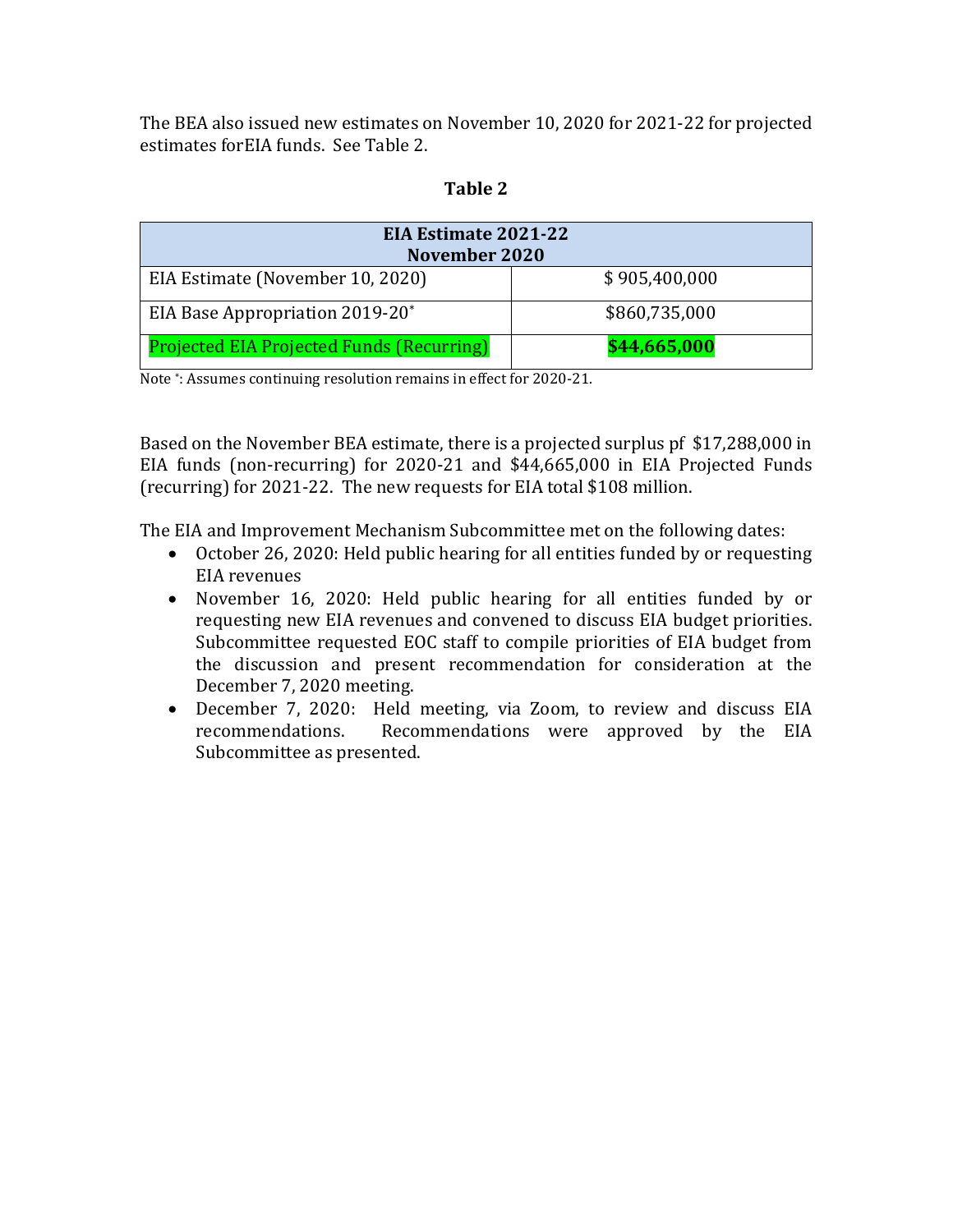# **Issues with EIA Funding**

## **1. Charter School Funding:**

Beginning in Fiscal Year 2011-12, EIA funds were appropriated for charter schools. The first appropriation, \$343,146, was for the operations of the South Carolina Public Charter School District. In Fiscal Year 2012-13, the appropriation was \$30,343,146, which included \$1,700 per weighted pupil for students in virtual charter schools and \$3,250 per weighted pupil for students in brick and mortar schools.[1](#page-2-0)

Over time, the EIA line item has increased as more charter schools open and more students enroll. In recent years, the increase in student enrollment in charter schools is reducing the amount of any new revenue in EIA funding available for any new project/programs.

With the continuous increase in the number of charter school students, funding charter schools from EIA funds is creating a dilemma. For example in FY 2021-22, the charter school cost to fund both the full amount for increased student growth and the requested per pupil increase would be \$57 million. In order to fully fund student enrollment increases only, the cost would be \$45 million. The current estimate for growth in FY 2021-22 EIA funds is only \$44.6 million.

How South Carolina funds charter schools, for the per pupil local share, is at a point that a new method should be considered. Options include:

- Instead of funding charter schools at the 135 day membership report, capture actual students enrolled at the 45 day membership report to get an accurate picture of the year's enrollment
- Allow home district's local share to follow the student thereby eliminating the need for the per pupil share in EIA
- Look at funding local per pupil share from other sources in the general fund revenues.

### **2. Review of EIA Funding Procedures**

Dealing with the educational impact of COVID-19 will require a strategic deployment of all education resources around a set of clearly defined goals and outcomes. While funding many commendable programs, EIA funding has become disjointed and must be refocused around a high-level strategic plan designed to support students and educators with the greatest efficiency and measurable impact. Accordingly, the EOC will collaborate with key stakeholders to develop and articulate strategic goals and

<span id="page-2-0"></span><sup>1</sup> Proviso 1.74 of the Fiscal Year 2012-13 General Appropriation Act.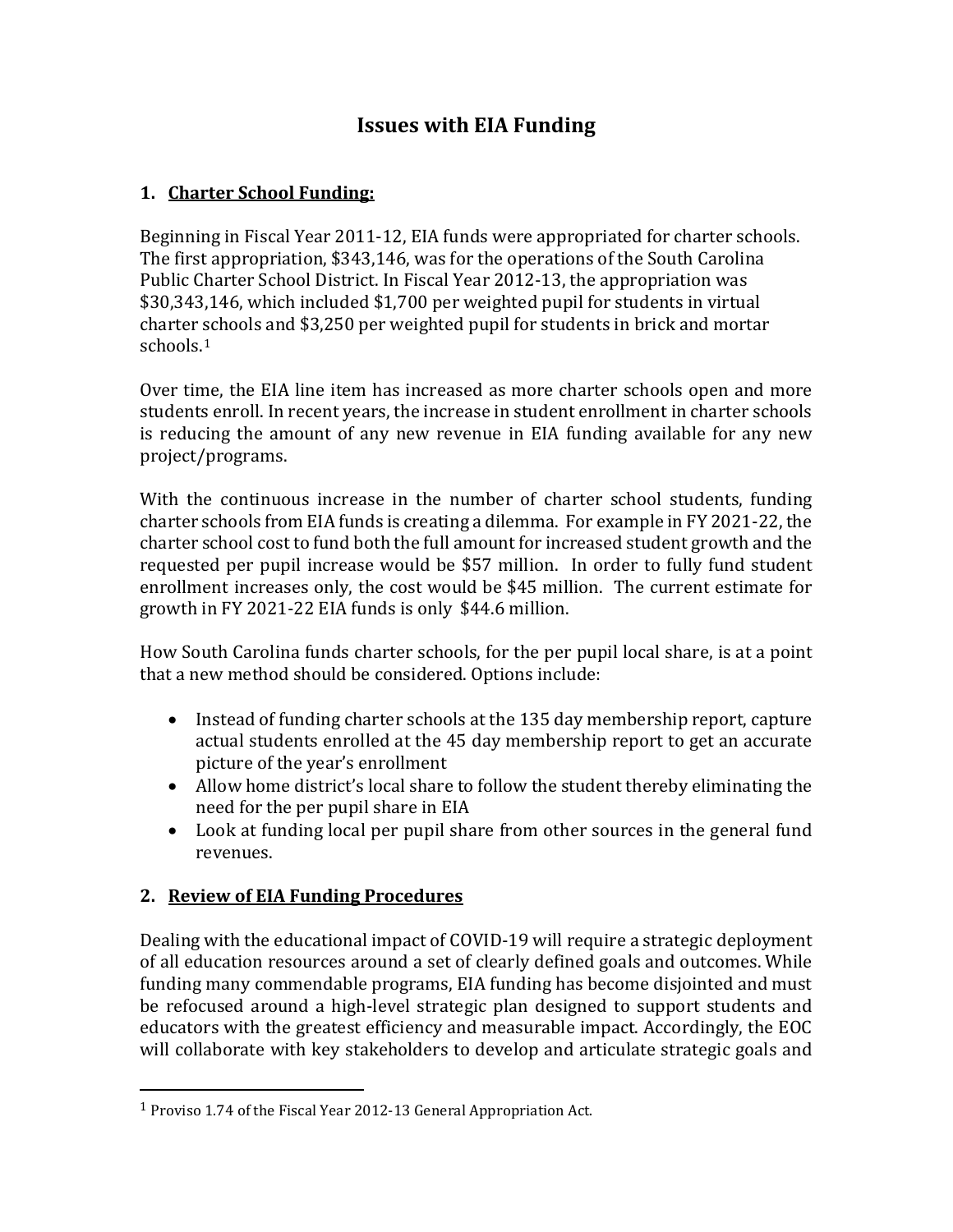review and make recommendations to revise current application and reporting procedures as necessary. The goal is to align all EIA spending to address strategic, system-level needs. Currently funded programs will be advised of any changes to the process and invited to reapply for funding if they determine their program aligns within the articulated EIA Strategic Deployment Plan.

#### **3. Re-evaluate the K-12 Funding Formula for South Carolina**

Given the need to address options for funding the growth of charter schools, it is equally important to include in the evaluation the method to fund all public schools across South Carolina (charter and non-charter). The recent Education Funding Model created by the Office of Revenue and Fiscal Affairs in 2019 could be a starting point for this process. (Note this model did not address charter schools in its analysis and charter schools would need to be included in future analyses.)

## **Recommendations for EIA Funding**

#### **I. EIA Surplus FY 2021-22**

For the current fiscal year, the EIA surplus of non-recurring dollars is expected to be \$17,288,000.

#### **Recommendation 1: Instructional Materials \$15,788,000**

With the request from the South Carolina Department of Education for additional funds for instructional materials and to ensure instructional materials for schools and teachers are up-to-date and aligned with newly revised academic standards, a recommendation is made to utilize \$15,788,000 of the nonrecurring funds for instructional materials with a priority for instructional materials that are evidencebased in grades K-12 English language arts, grades 9-12 mathematics and K-12 social studies. The academic standards for these subjects were adopted in 2015 and 2019, respectively, and these materials on the list have older copyright dates.

#### **Recommendation 2: Artificial Intelligence \$1,500,000**

There is no artificial intelligence curriculum in South Carolina as a pathway in career and technical education (CTE). Given the ever-growing need for trained individuals in this industry, a recommendation is made to develop, pilot and implement a high school curriculum for high school students in the CTE program. Southern Regional Education Board (SREB) has expressed an interest in working with South Carolina to develop the first integrated curriculum to include lesson plans, assessments, teacher training and equipment. Sites in South Carolina would be identified to implement the pilot during the pilot period. The final product would be a 2-3 year long program for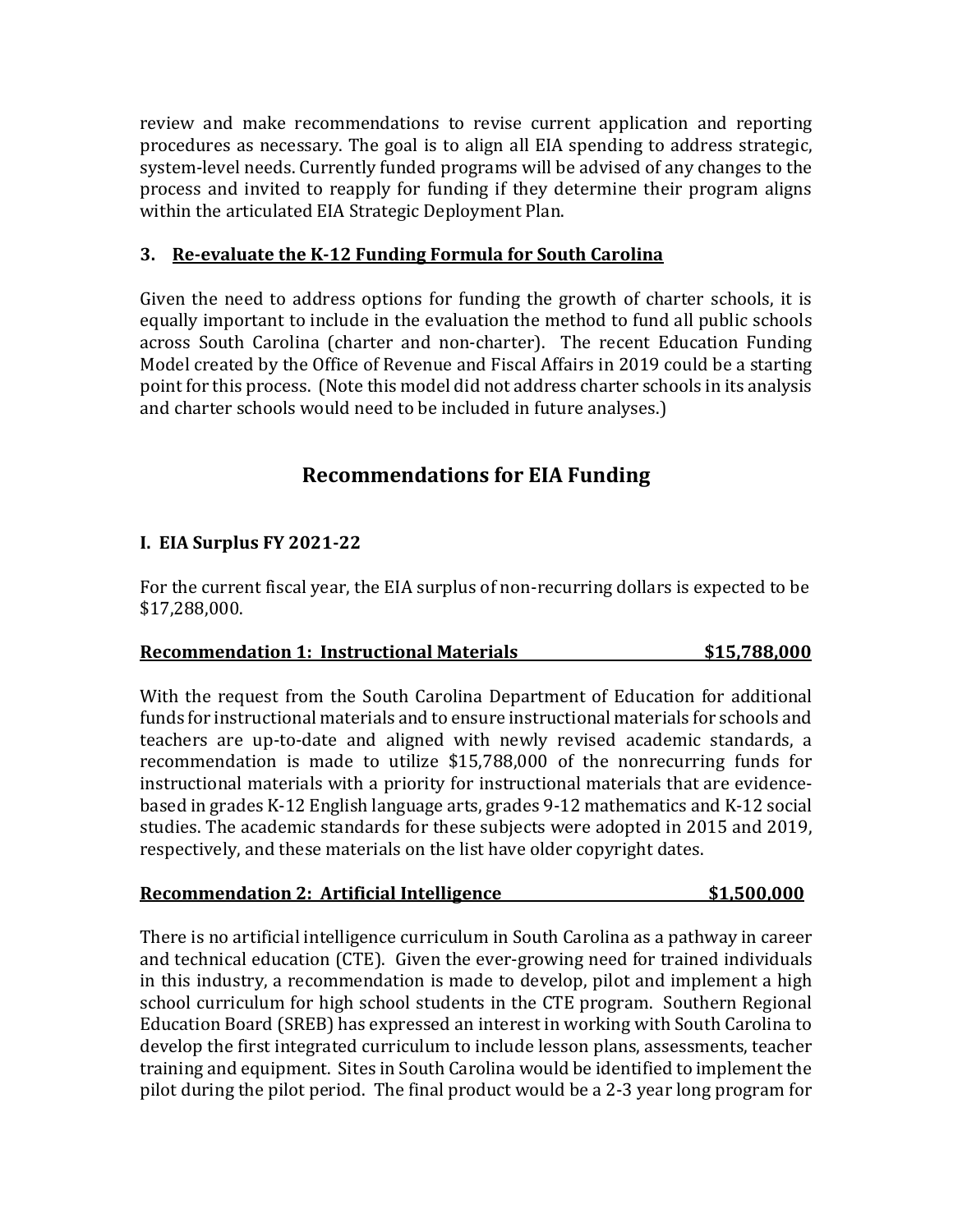high school students and is intended to be an additional career completer pathway. The estimated cost for the development of the curriculum, teacher training and pilot is 1.5 million. The request is for one-time funds with a provision for carry over to complete the project.

# **II. EIA Projected Growth FY 2020-21**

All programs funded for 2020-21 are recommended for funding at current levels.

With EIA additional requests totaling \$108 million and available EIA recurring growth funding estimate of \$44,665,000, the Subcommittee prioritized funding into three categories: (1) College and Career Ready, (2) Teacher Recruitment and Retention and (3) Evaluation of Alignment of EIA Programs with Strategic Goals/Expected Outcomes.

# *Priority 1: College and Career Ready*

## **Recommendation 3: Post-secondary Enrollment and Success (E500) \$56,000**

According to the Every Student Succeeds Act (ESSA) plan submitted in 2017 by the South Carolina Department of Education, the state has set goals related to high school post secondary enrollment in credit bearing courses and percentage of South Carolinians with a post-secondary degree. See attachment A. In order for states to keep pace with the demands of a more advanced workforce, the Lumina Foundation recommends at least 65% of the individuals should have a post-secondary education/credential by 2020.[2](#page-4-0)

Currently, South Carolina uses the College Freshman Report as a means to capture post-secondary enrollment. The report does not have the means to accurately collect all high school graduates progress for in-state and out-of-state post-secondary institutions. The College Freshman Report is outlined below.

Section 59-101-130 of the SC Code of Laws requires high schools to submit:

- The number of high school graduates that entered the freshman class, either in or out of state, for whom the first semester report has been received
- A breakdown of all courses passed
- And a breakdown of all courses failed.

Institutions of higher learning in South Carolina submit a report to high schools based on the first semester accomplishments of each freshman.

This information is populated on the school's state report card.

<span id="page-4-0"></span><sup>2</sup> https://www.luminafoundation.org/facts-and-figures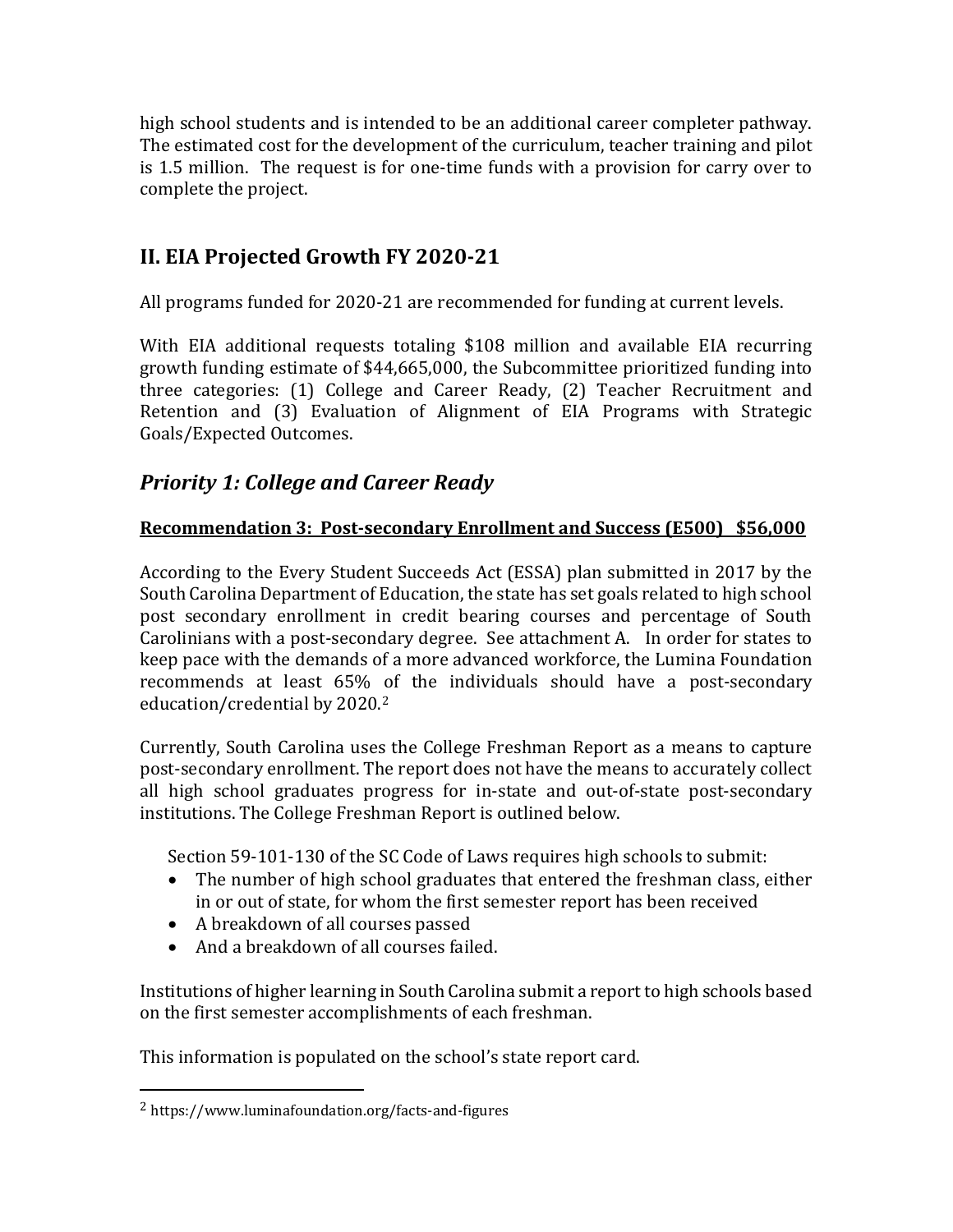The process outlined above is labor intensive and often does not accurately reflect the high school graduates who enroll in all post-secondary institutions across the nation. In addition, the matriculation of students in an institution, student transfers, and student completion data is not obtained.

The Subcommittee is recommending securing the services of the National Student Clearinghouse for the purpose of providing a clear and accurate picture of every South Carolina high school graduate's enrollment and success in a two/four-year colleges/universities/technical colleges/community colleges (in-state and out-ofstate). The National Student Clearinghouse follows the path of students from postsecondary enrollment to graduation. The National Student Clearinghouse meets FERPA (Family Educational Rights and Privacy Act) compliance. The data, already available at the national level, could be further disaggregated at the state, district and school levels. For an example of a state level document, see attachment B.

The Office of Revenue and Fiscal Affairs would receive the funds appropriated for these services and serve as the intermediary agency between the South Carolina Department of Education (SCDE) and National Student Clearinghouse.

The implementation of the National Students Clearinghouse would reduce the paperwork in high schools and eliminate the need for Section 59-101-130.

(Note: Cost for the services to the National Student Clearinghouse is reduced each of the first five years.)

Add 1A. (New Proviso) With the funds appropriated to the Revenue and Fiscal Affairs Office, the state will utilize the services of the National Student Clearinghouse to comply with Section 59-18-1950 of the South Carolina Code of Laws. The funds will allow the state as well as all high schools to receive timely and accurate information about the college-going rate and success of South Carolina students who attend postsecondary institutions. The Department of Education will collaborate with the Revenue and Fiscal Affairs Office to facilitate the exchange and safeguarding of data.

### **Recommendation 4: Charter School Funding \$29,178,733**

The request for additional EIA funds from the Charter Institute at Erskine and the South Carolina Public Charter School Districts is \$57,355,081 for FY 2021-22. As part of this request, the statewide charter school authorizers are requesting an increase in the per pupil increase of 7.5% for both brick and mortar and virtual schools. The increases would be from \$3600 to \$3870 for brick and mortar schools and from \$1900 to \$2043 for virtual schools. This request for \$57.4 million also includes an increase of \$31,743,666 for increased student enrollment during the current school year.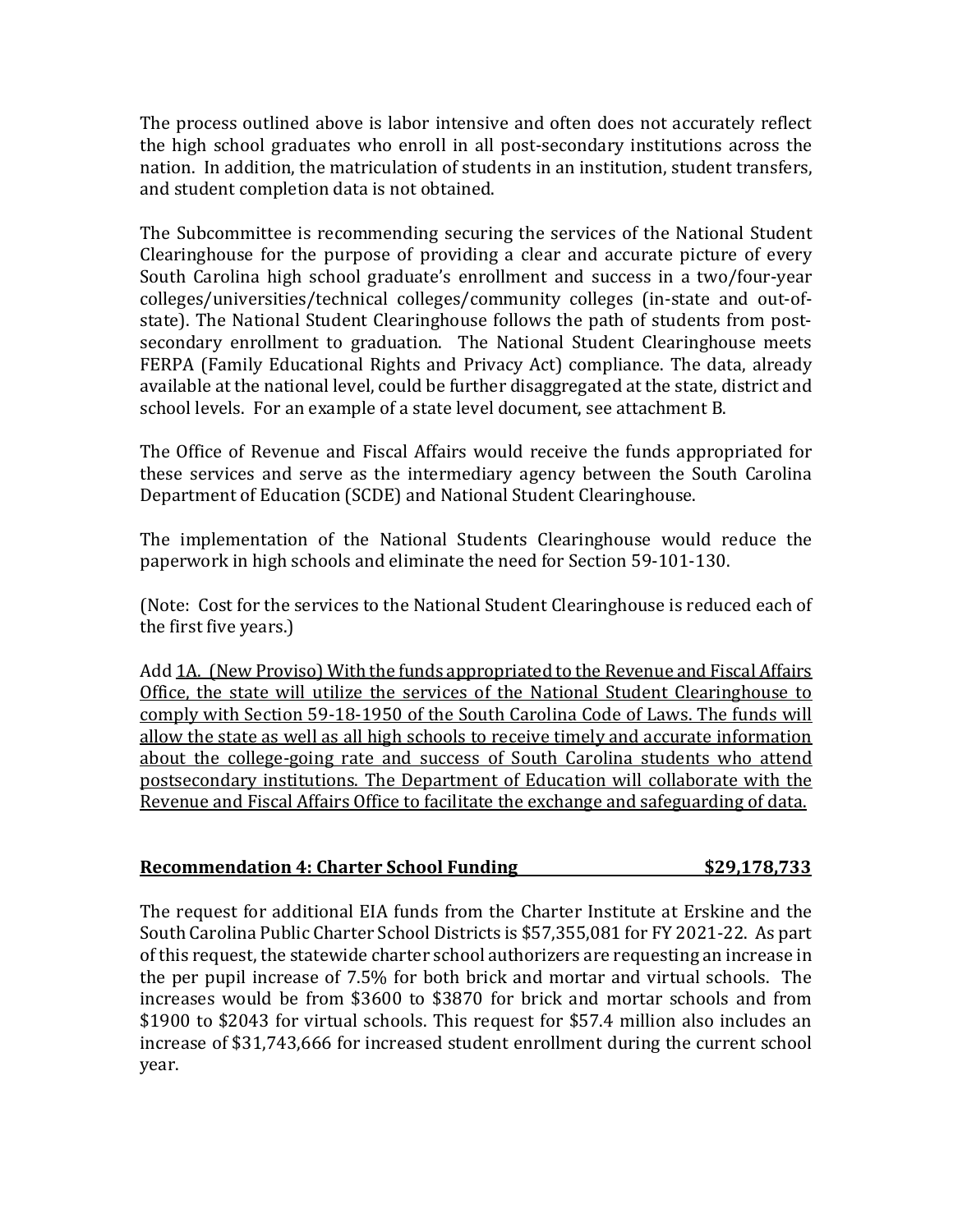The EIA Subcommittee is recommending: (1) no increase in the per pupil funding level; (2) \$13,306,900 for student enrollment increases in new charter schools; and (3) \$15,871,833 for increased funding of students who enrolled in charter schools in school year 2020-21. The recommendation assumes that half of the student growth in charter schools due to COVID-19 in 2020-21 will continue in 2021-22.

The following chart compares the request of the charter school authorizers with the cost of keeping the per pupil rates consistent.

| <b>Fiscal Year 2021-22</b> | <b>Total Increase</b> |  | Of increase, new<br>schools/enrollment |            |   | COVID-19<br><b>Increase in</b><br><b>Students</b> |  |  |
|----------------------------|-----------------------|--|----------------------------------------|------------|---|---------------------------------------------------|--|--|
| 7.5% Increase in Rates     | 57,335,081            |  |                                        | 25,591,415 |   | 31,743,666                                        |  |  |
| No increase in Rates       | 45,050,566            |  |                                        | 13,306,900 |   | 31,743,666                                        |  |  |
| Recommendation             | 29,178,733            |  |                                        | 13,306,900 | S | 15,871,833                                        |  |  |

Further, it is recommended that the 45-day and the 90-day count for Fiscal Year 2020- 21 be secured for both charter districts to adjust the projected enrollment, up or down, for 2020-21. The two charter school authorizers will use \$16.4 million in funds unexpended in Fiscal Year 2019-20 and carried forward in Fiscal Year 2020-21 to support the COVID-19 student enrollment growth.

Note: For schools requesting to move from one charter district to the other, the funding would follow the students in the schools to the new district.

Estimating the number of students can be difficult, especially with new schools expecting to open plus the transitory nature of students, especially during the pandemic. However, a process should be developed that more closely estimates the realistic number of students so that the state can make available the appropriate funds for students attending the charter schools across South Carolina without excessive funds in surplus.

In the future, one option would be for each district to outline projections for the new year by school with a rationale and submit to the EOC as part of their program review report. In addition, a percentage could be used to estimate the number of new students based on patterns in the past.

#### **Recommendation 5: Industry Certifications \$2,450,000**

In fiscal year 2019-20, \$550,000 in recurring funds was allocated in EIA funds for industry credentials. The Department allocated another \$2,450,000 from savings from the EIA assessment line item. Districts are allotted \$10,000 for industry certifications with the remaining funds allocated based on the number of completers the previous year.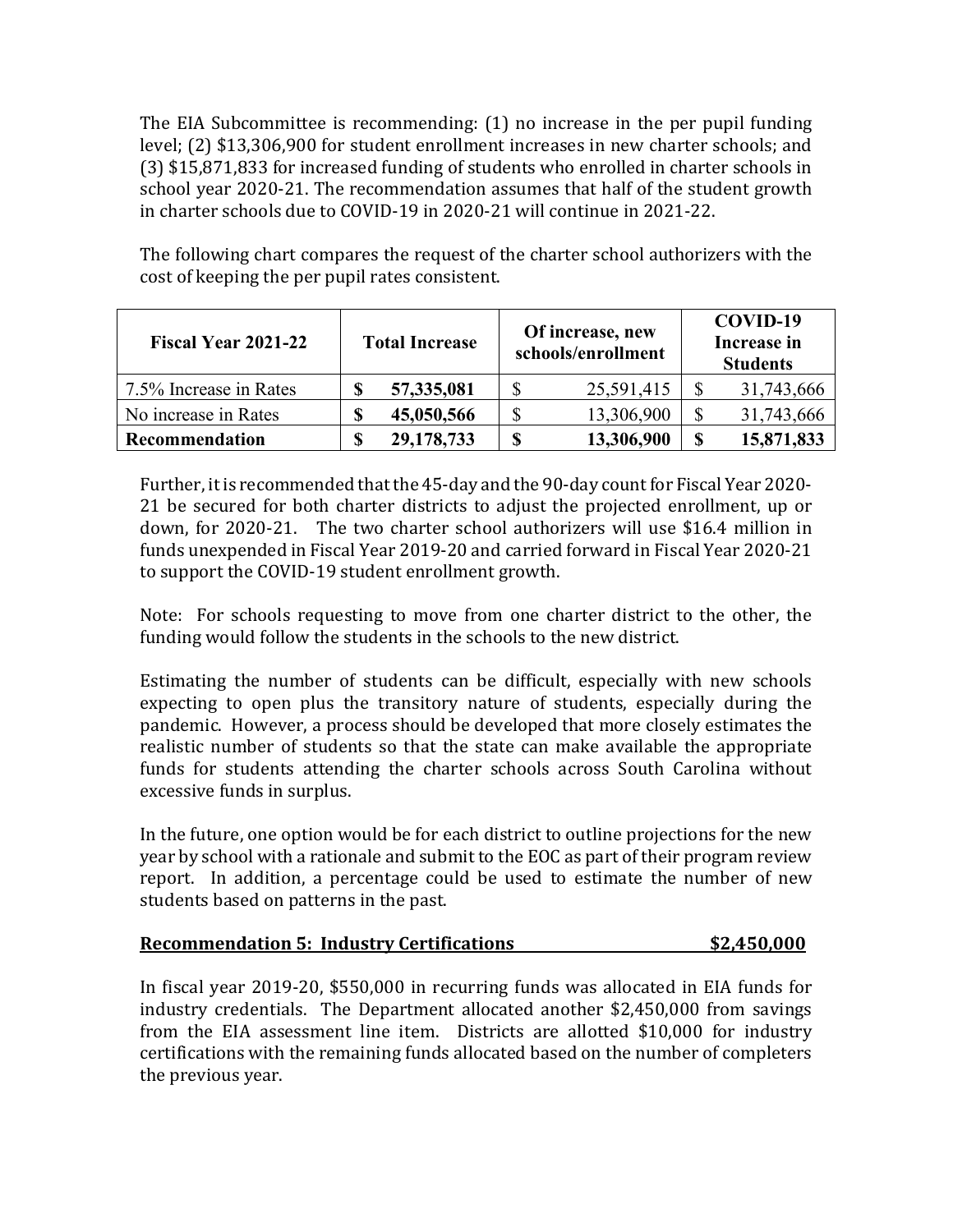Note: The Department indicates there is an expected three million dollars surplus for 2020-21 in EIA assessment funds. The information from SDE has been requested regarding these unexpended assessment funds.

In the future in order to get a more accurate need of districts, it is recommended for districts to submit to the department by student, the name of the assessment(s) and the cost for each assessment at the end of each school year. This data would not serve only to support the needs for sufficient funding for schools but also provides a more transparent picture of specific industry certifications students obtain.

#### **Recommendation 6: Funding to Increase (CERDEP) 4K Classes \$4,019,246**

CERDEP is designed to serve 4-year-olds who meet eligibility requirements based on free/reduced lunch and/or Medicaid in a full day, 180-day instructional program that prepares them to enter kindergarten ready to learn. Over the past decade the South Carolina General Assembly has expanded CERDEP funding to provide greater access to students in districts with high poverty. CERDEP now includes 62 districts.

There are thousands of children in the remaining districts in South Carolina who would benefit from having access to high quality 4K learning experiences. This funding would be one strategy to phase-in a statewide expansion of full day 4K classes.

The funds would be allocated as follows.

- a. The South Carolina Department of Education would receive the funds that were requested for seven (7) additional classes of 20 students each for an additional 140 students. The cost includes \$10,000 per classroom for startup plus \$4600 per student. The total cost is **\$714,000**.
- b. First Steps would receive **\$3,305,246** or \$4600 per student which is approximately 718 students.

Additionally, the EOC recommends to the General Assembly removing the Department of Social Services (DSS) licensing requirements for all public school 4K classes.

### **Recommendation 7: EIA 4-Year-Old Childhood (Half Day 4K)**

Currently EIA funds allocated for half day 4K is \$15,513,846. This was initiated in 1984 with the enactment of EIA. Districts that currently utilize these funds are not CERDEP eligible. Approximately two (2) million of these dollars are used to administer the 5K and 4K formative assessments.

In order to phase-in a statewide expansion of full day program 4K classes, these funds could be part of an overall strategy to transition from half day 4K to full day. The EOC recommends to the General Assembly to utilize the \$13.5 million in half day 4K to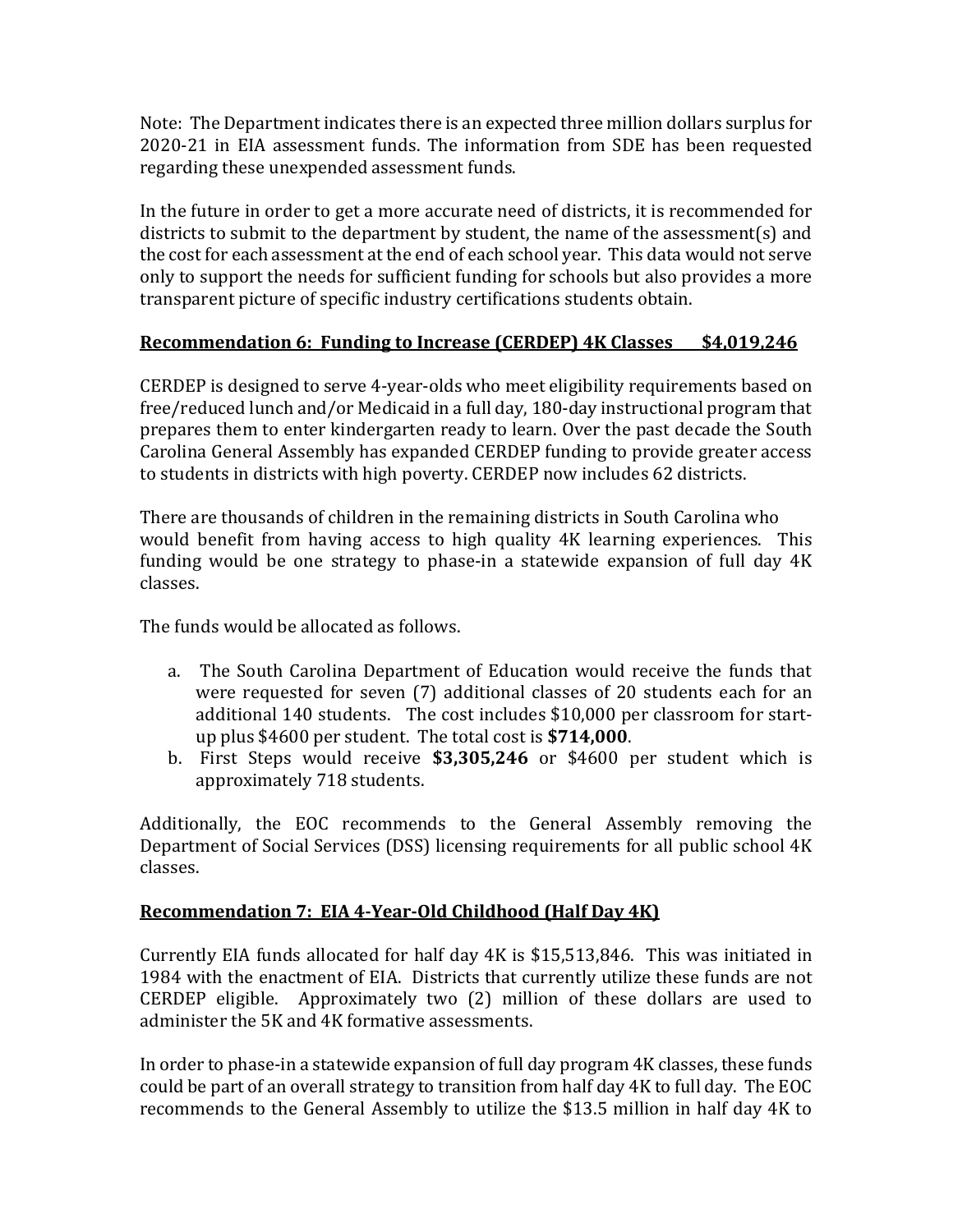support statewide expansion of 4K to full day. In addition, the EOC recommends to the General Assembly to remove the licensing requirements from Department of Social Services for all public school 4K classes. There is no fiscal impact to EIA funding.

#### **Recommendation 8: Charter School Learner Validated Pilot \$2,000,000**

Pursuant to Proviso 1A.59 of the 2019-20 General Appropriation Act, the Education Oversight Committee (EOC) issued a report to the General Assembly regarding charter school funding models. Recommendations from this report included addressing equity in funding between virtual and brick-and-mortar charter schools as well as working to improve student outcomes in virtual schools, which tend to lag brick-and-mortar schools both nationally and in South Carolina.

"The traditional, seat-time based school schedule is reinforced by current student funding models. The dominant model, which is based on average daily attendance, is not flexible enough to enable the exponential number of variations—including accelerated or expanded time for learning activities— required to implement true personalized learning. As students mix both online and offline learning, they might take courses or components of courses from a variety of providers. New student funding models, no longer based on rigid attendance counts, must evolve to support this integrated set of blended and fully online course and school providers. Otherwise, virtual schools will struggle, as individual schools' ability to personalize is constrained by a funding stream that cannot support an array of multiple providers. Without mechanisms that enable funds to easily flow across district, state, and national lines at more discrete levels, the field will be stunted by a lack of scale and market-based incentives."<sup>[3](#page-8-0)</sup>

A pilot of learner validated funding is sought to provide an alternative to traditional, enrollment funding for virtual high schools and charter high schools. In this learner validated funding pilot, a funding model would be developed to supplement the current base funding and incentivize increased student achievement towards College and Career Readiness (CCR) above the school's base CCR levels.

Add 1A. (New Proviso) Of the funds appropriated, 2,000,000 shall be allocated to the Education Oversight Committee for the development and implementation of a learner validated funding pilot for charter schools. Up to two virtual high schools and up to two brick-and-mortar charter high schools will be selected by the EOC for inclusion in the funding pilot. In this pilot project, a learner validated funding model will be developed by the EOC to incentivize increased College and Career Readiness (CCR) student achievement in charter high schools that is above the school's CCR base. The learner validated funding model would also serve as a supplement to the current base charter funding level. Criteria for determining and measuring student achievement and progress towards CCR completion as well as funding amounts will be developed by the EOC as a part of the pilot project. Carry forward of funding is allowed.

<span id="page-8-0"></span><sup>3</sup> <https://www.immagic.com/eLibrary/ARCHIVES/GENERAL/EDSCTRUS/E070607T.pdf>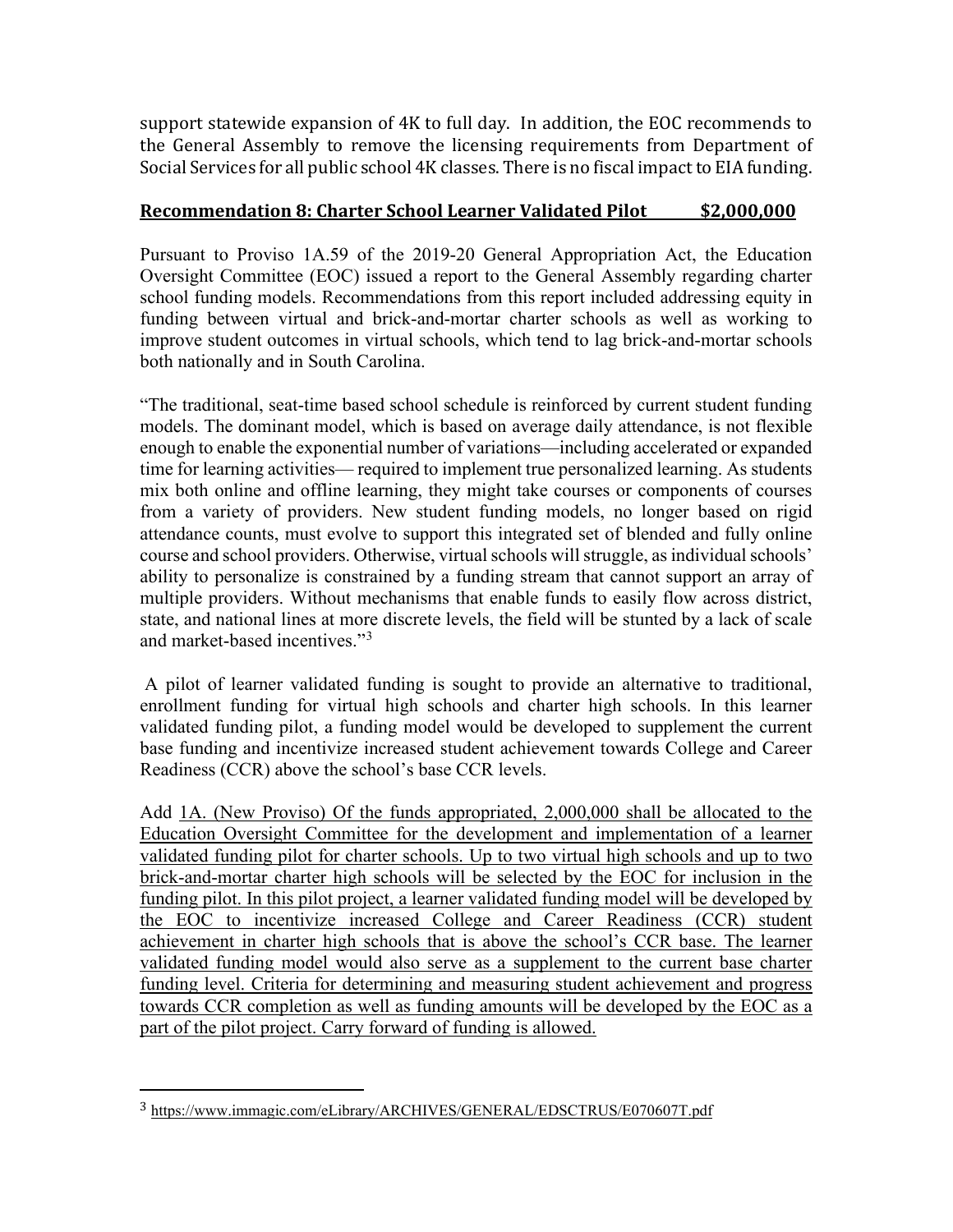### **Recommendation 9: COVID Innovative Academic Recovery Camps \$2,500,000**

To provide additional resources to support the S.C. Read to Succeed Act of 2014 and to provide support to students who may have loss instructional time during COVID spring 2020 and fall 2020, the South Carolina Department of Education would create a process to allow school districts to develop and create innovative programs and/or community partnerships to provide after-school, summer or Saturday Academic Recovery Camps in mathematics and reading/writing. If choosing community partnerships, the district would utilize volunteers, mentors, and tutors to support students struggling in reading and mathematics reader in elementary schools across South Carolina. Schools with a fifty percent or greater poverty index would be targeted, however, schools that fall below the 50% would be eligible to serve only pupils in poverty (PIP). Schools that receive the grant would be responsible for outlining how they would measure student performance pre and post in their application in order to measure and produce results in student performance.

The Education Oversight Committee (EOC) would be responsible for evaluating the impact of innovative camps on student performance.

#### **Recommendation 10: Matching Workforce Demands with Career Pathways \$2,500,000**

To meet the current and future workforce demands of our state and nation, SC students and families must understand what the needs and expectations of the workforce are. They must understand the options available to students and what pathways make sense to each individual student and their goals for the future.

The EOC is recommending \$2.5 million to enhance Tallo, an online platform that connects SC students with career and educational opportunities. The program, which already receives state funds, matches students with jobs, internships, college programs and scholarship money. The free app and digital platform allow users to showcase talents and skills on their digital portfolio, so colleges, companies and organizations can identify and connect with them on the app. There are currently over 102,000 Tallo users in South Carolina and it is used in over 200 high schools and career centers.

An enhancement should include a comprehensive look at career pathways and programs of study which are aligned to student interests. The pathways need to be informed by real-time, labor market data to determine high-skill, high demand industry sectors to which career pathways and programs of study will align. This online tool can be used effectively in Individual Graduation Plan (IGP) conferences with students and families and help career and college counselors in schools.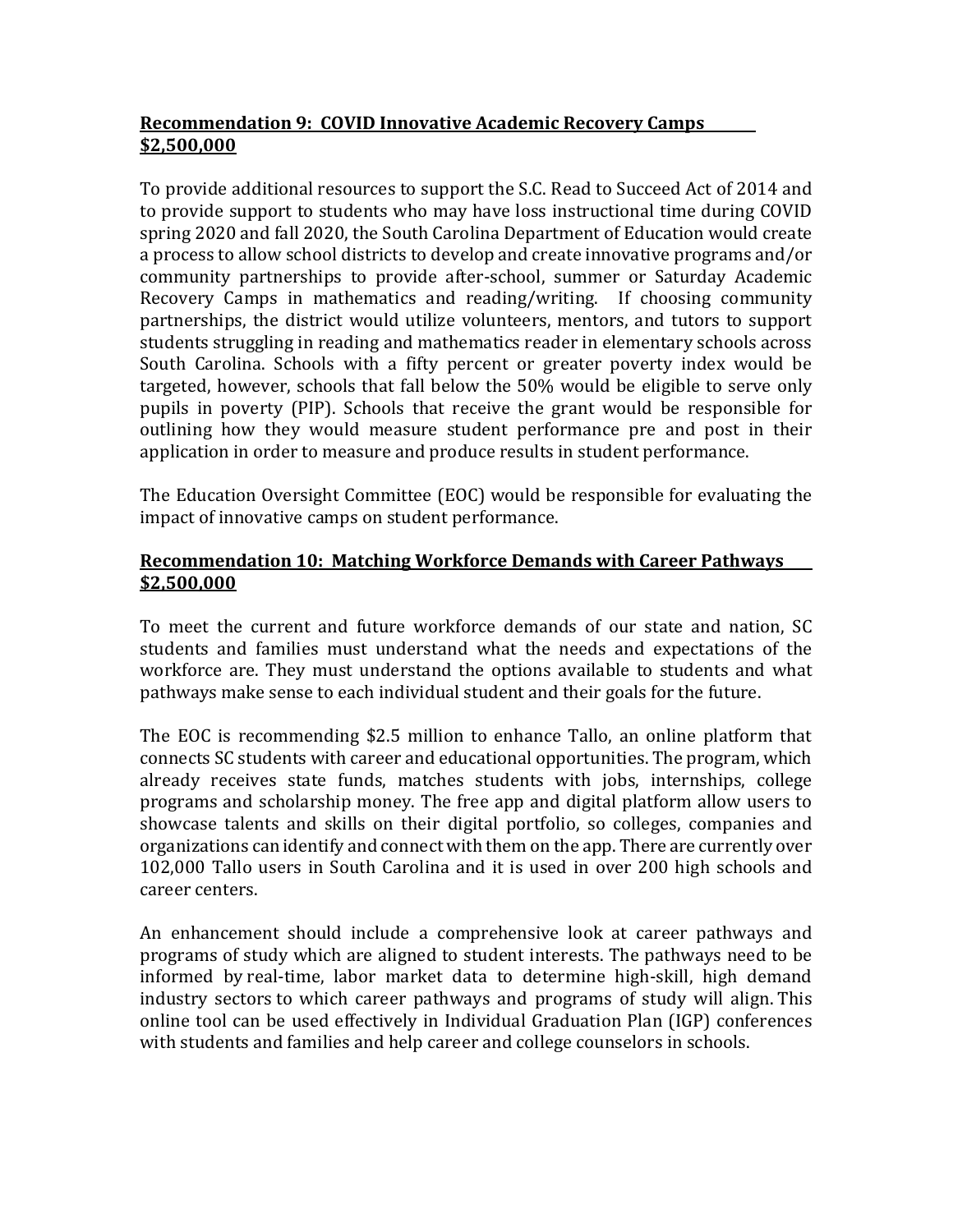# *Priority 2: Teacher Recruitment and Retention*

#### **Recommendation 11: Increase Compensation for Teachers**

#### **A. Other Agencies' Teacher Salary \$336,013**

If the General Assembly approves salary increases for teachers at 2%, these funds will allow the special schools to increase salaries of instructional staff by the same percentage as provided by the local school districts in which the special school resides.

#### **B. Increase teacher salaries**

The South Carolina Department of Education has requested that teacher salaries be increased by 2 percent in Fiscal Year 2021-22 using general fund revenues. States throughout the Southeast are also focusing on increasing the minimum starting salary as well as increasing all teachers by a specific dollar amount.

How the General Assembly decides to increase teacher salaries, the EOC recognizes that the starting salary and the average teacher salary for teachers in South Carolina must be increased to stay competitive with the region. Revenue and Fiscal Affairs projects the average teacher salary for the Southeast to be \$53,426 in Fiscal Year 2021-22. The average teacher salary in South Carolina in school year 2019-20 was \$53,329.

See table 3 below.

| <b>Fiscal</b><br>Year | Southeastern<br>Average<br><b>Teacher</b><br>Salary <sup>*</sup> | $\frac{0}{0}$<br><b>Increase</b> | <b>SC</b><br><b>Actual</b><br>Average<br><b>Teacher</b><br><b>Salary</b> | $\frac{0}{0}$<br><b>Increase</b> | <b>Difference</b><br>in SC<br><b>Actual</b><br>versus SE<br>Average | % Above<br>or Below<br><b>SE</b><br>Average |
|-----------------------|------------------------------------------------------------------|----------------------------------|--------------------------------------------------------------------------|----------------------------------|---------------------------------------------------------------------|---------------------------------------------|
| 2013-14               | \$48,289                                                         |                                  | \$48,430                                                                 |                                  | \$141                                                               | 0.3%                                        |
| 2014-15               | \$48,985                                                         | 1.4%                             | \$48,561                                                                 | 0.3%                             | (\$424)                                                             | $-0.9%$                                     |
| 2015-16               | \$49,363                                                         | $0.8\%$                          | \$48,769                                                                 | 0.4%                             | (\$594)                                                             | $-1.2%$                                     |
| 2016-17               | \$50,119                                                         | 1.5%                             | \$50,050                                                                 | 2.6%                             | (\$69)                                                              | $-0.1%$                                     |
| 2017-18               | \$50,750                                                         | 1.3%                             | \$50,182                                                                 | 0.3%                             | (\$568)                                                             | $-1.1%$                                     |
| 2018-19               | \$51,854                                                         | 2.2%                             | \$50,882                                                                 | 1.4%                             | (\$972)                                                             | $-1.9%$                                     |
| 2019-20               | \$53,213                                                         | 2.6%                             | \$53,329                                                                 | 4.8%                             | \$116                                                               | $+0.22\%$                                   |
| 2020-21               | \$53,213                                                         | $0\%$                            |                                                                          |                                  |                                                                     |                                             |
| 2021-22               | \$53,426                                                         | 0.4%                             |                                                                          |                                  |                                                                     |                                             |

### **Table 3 Teacher Salary Comparisons**

Source: SC Revenue and Fiscal Affairs Office, September 1, 2020 letter to State Superintendent of Education.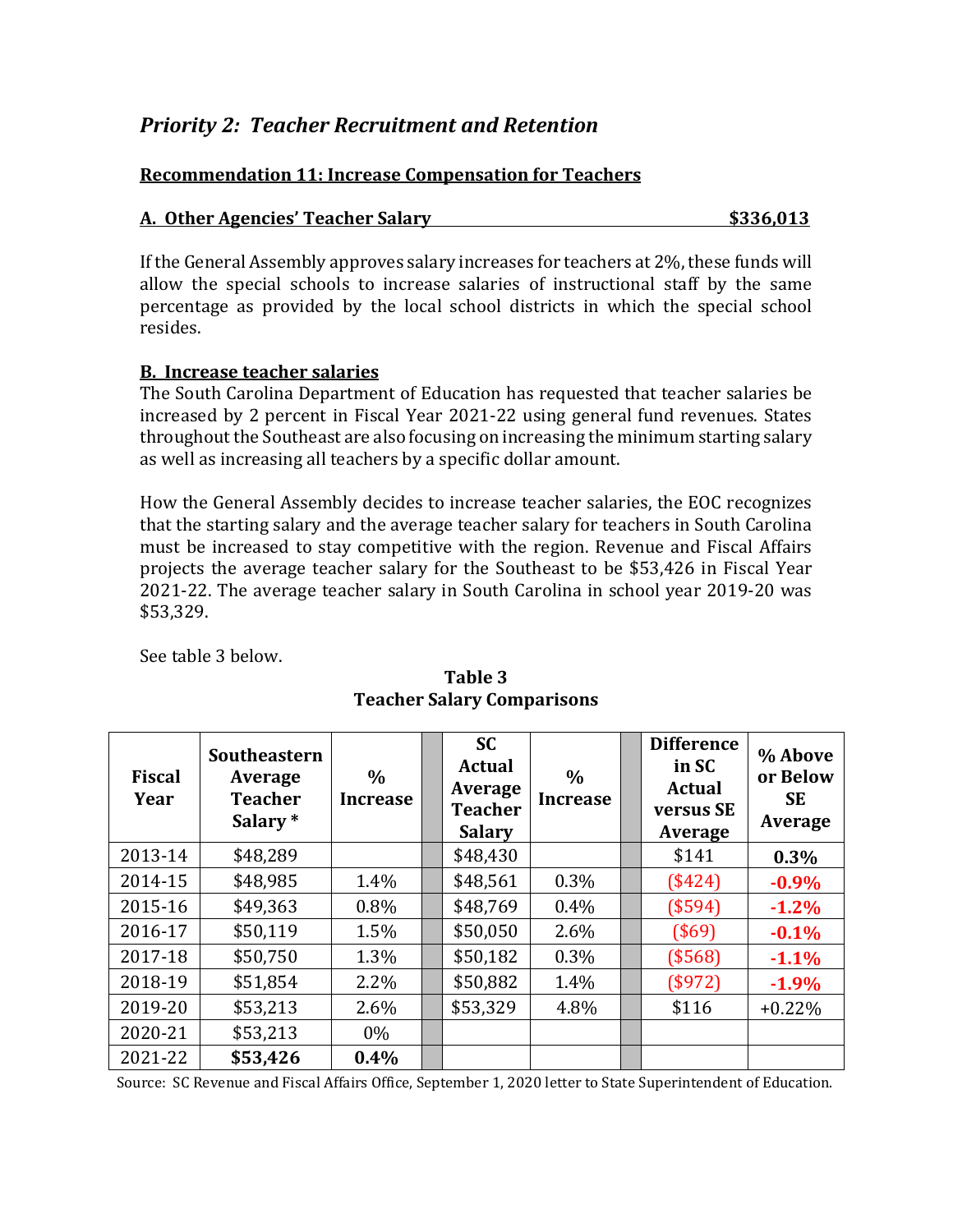#### **C. New minimum salary schedule**

The EOC recommends that the state consider amending the existing state minimum salary schedule to allow interested districts to pilot a new minimum salary schedule prior to potential state-wide implementation.

Attracting and retaining excellent teachers must always be a top state priority, now more than ever, as South Carolina seeks to help students recover from COVID-related learning losses. Creating more flexibility strategies to pay teachers as the professionals they are, and reward great teaching is vital.

One of the factors that impacts employee satisfaction is salary and the ability to "move up." The current South Carolina statewide minimum salary schedule is known as a single salary schedule or "steps and lanes." Teachers are paid based on steps that represent years of services or seniority and on lanes that are their educational attainment i.e. bachelor's degree, master's degree, etc.

In simplifying the salary schedule and implementing career levels, bands or ladders, the experience of Wisconsin should be considered. A report by the Wisconsin Center for Education Research documents the changes made. All districts moved away from the single salary structure to some degree. Several Wisconsin districts moved away from automatic step increases, choosing instead to create compensation systems that: embraced district goals, recognized teacher contributions to the organization, aligned with the state's teacher effectiveness system and moved to a career pathway approach. "The districts limited the number of lanes or change the lanes from education-based to a more career-level approach. All districts modified the steps to reflect a professional path for educators (as opposed to a uniform step and lane system), about half of the districts (in the sample survey) adapted a career level approach, also referred to as career bands or ladders."[4](#page-11-0)

A career-level approach for South Carolina could be implemented to address the following objectives:

- Teachers would be compensated for more than just seniority and educational achievement;
- Such as system might create career pathways that encourage individuals to remain classroom teachers; and
- Provide greater flexibility for schools and districts in recruiting teachers, especially teachers in hard-to-staff disciplines.

In addition to the single salary schedule, districts may give salary supplements or additional pay to teacher through stipends or bonuses. For example, teachers gaining National Board certification at the school may receive stipends. Teachers may also be

<span id="page-11-0"></span><sup>4</sup> Teacher Compensation: Standard Practices and Changes in Wisconsin. August 2016. Wisconsin Center for Education Research[. https://wcer.wisc.edu/docs/working-papers/Working\\_Paper\\_No\\_2016\\_5.pdf](https://wcer.wisc.edu/docs/working-papers/Working_Paper_No_2016_5.pdf)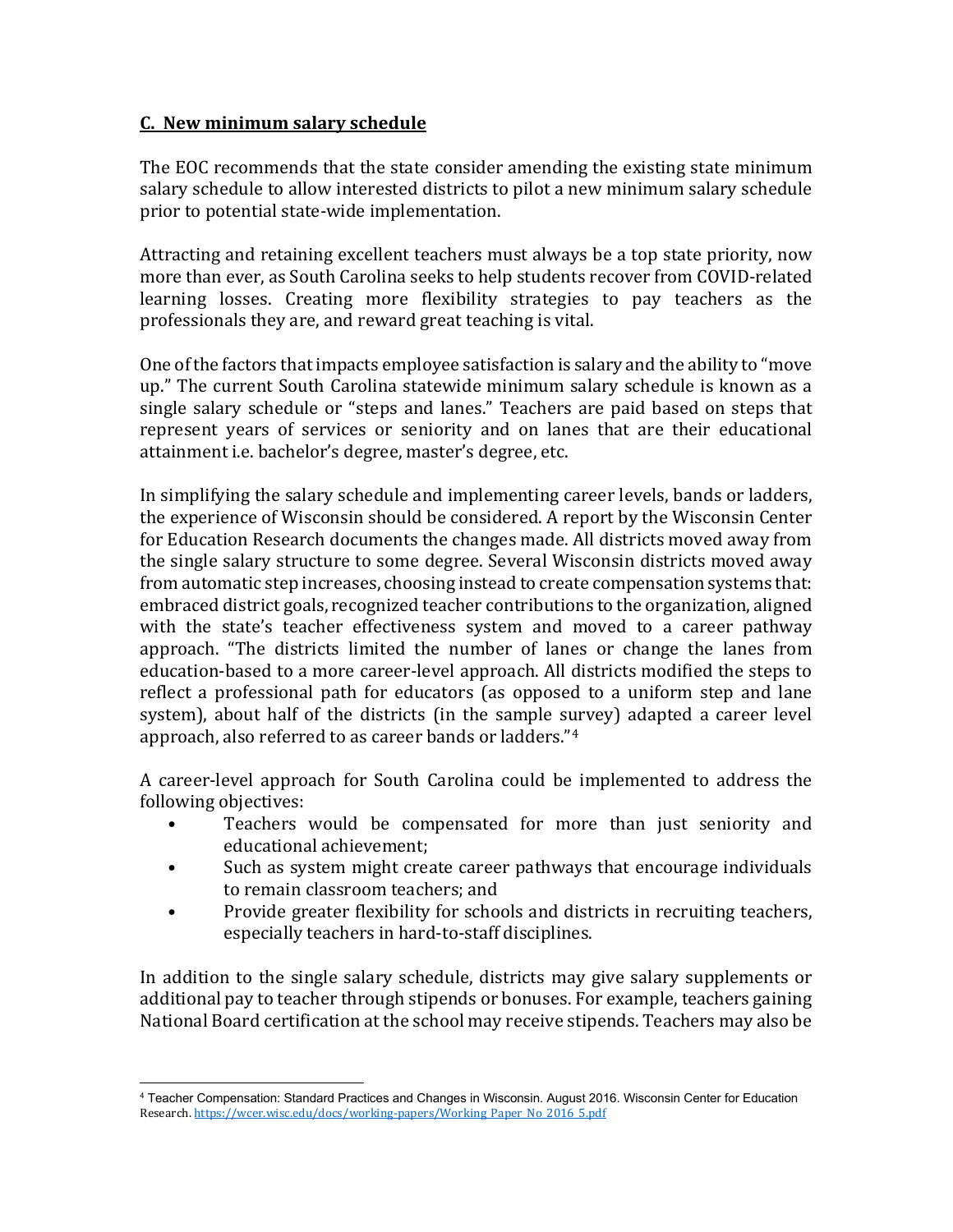eligible for hiring or performance bonuses while other districts offer bonuses for teachers who teach hard-to-staff subjects or in hard-to-staff schools.

The South Carolina 2020-21 state minimum salary schedule compensates teachers for years of experience from 0 to 23 years and educational level across five different levels - bachelor's degree; bachelor's degree plus 18 hours; master's degree; master's degree plus 18 hours; and doctorate.

A single salary schedule is used by most states because it minimizes pay bias regarding favoritism, gender and race. They system also gives predictability to teachers while incentivizing teachers to remain in the profession. The longer an individual is employed in the profession, the more pay he or she earns annually, even if the pay is only a 1 or 2 percentage increase. Most salary schedules "stop" after a certain number of years. In our state, the salary schedule stops at 23 years.

Individual districts, however, have extended the steps in their district salary schedule. In 2019-20, 60 of the 79 traditional school districts adopted district salary schedules that exceed 23 years.

The following 19 districts have district salary schedules that "stop" at 23 years:

| Allendale   | Clarendon 1  | Hampton 2     | York 1 |
|-------------|--------------|---------------|--------|
| Bamberg 1   | Dillon 3     | Laurens 55    |        |
| Bamberg 2   | Fairfield    | Lee           |        |
| Barnwell 19 | Florence 4   | McCormick     |        |
| Barnwell 45 | Greenwood 51 | <b>Marion</b> |        |
| Cherokee    | Hampton 1    | Newberry      |        |

The criticisms of the current system focus on its rigidity. The single salary schedule does not give flexibility for compensation to attract, reward and retain teachers. The single salary schedule also favors teachers with more seniority if across-the-board pay increases are implemented. In the event district revenues decline, districts are typically locked into paying teachers. Finally, research questions the link between a teacher's education and seniority and students' academic performance.

#### **Recommendation 12: S.C. Teacher Working Conditions Survey \$250,000**

Increasing the number of teachers entering the teaching profession is one strategy for reducing the teacher shortage. However, simultaneously addressing the problem of teacher turnover is equally as critical to providing teachers for all of our schools. Research on teacher retention indicates teachers cite working conditions as the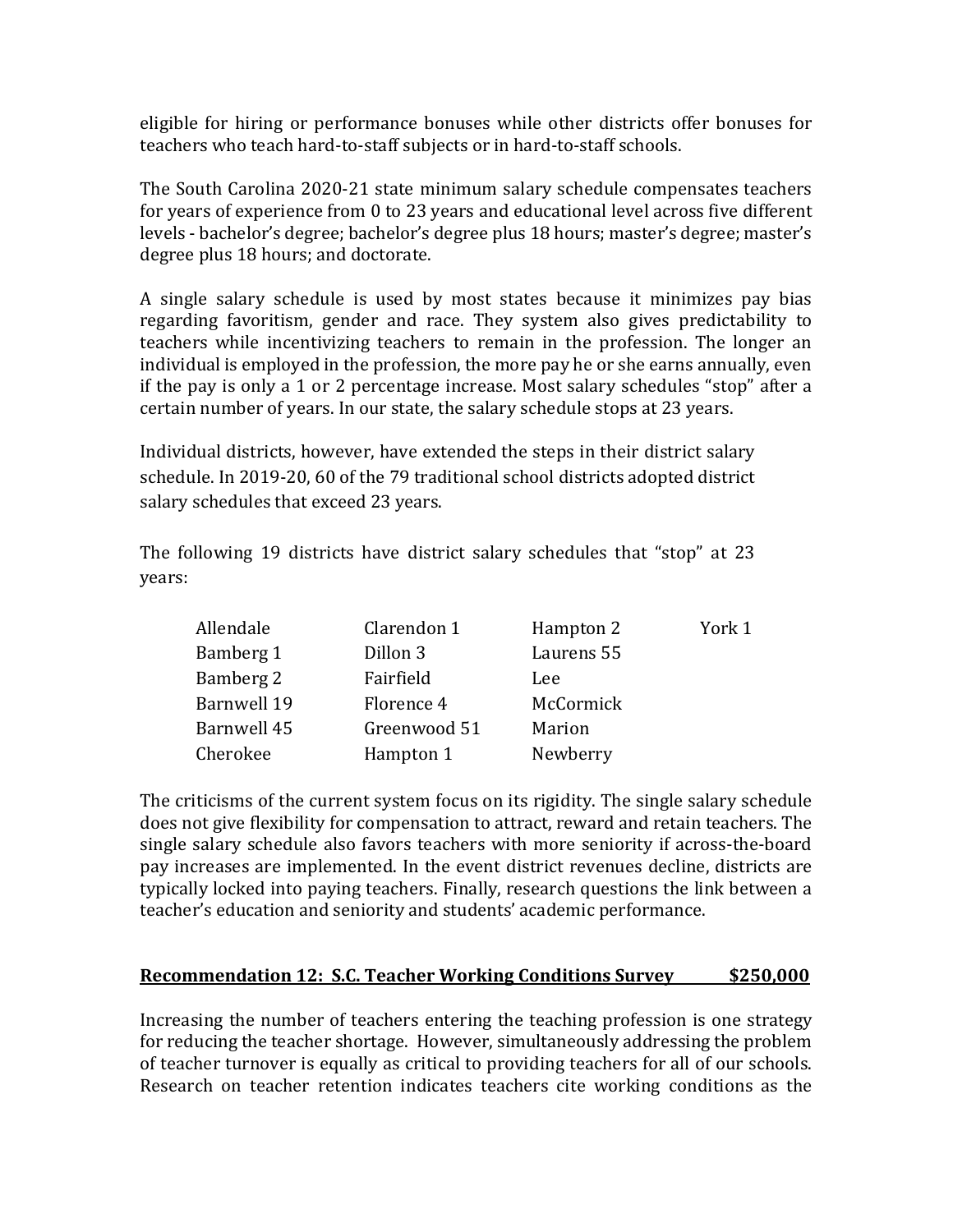number one reason for leaving the teaching profession<sup>5</sup>. A growing body of research suggests working conditions for teachers influence the quality of teaching, teacher retention and school improvement<sup>6</sup>.

Currently, teachers can participate, annually, in an optional teacher climate survey online. This survey originated in 1985 as part of the 1984 Education Improvement Act. The survey focuses on six indicators of effectiveness: positive school climate, instructional leadership of principals, emphasis on academic, high expectations for students, frequent monitoring of students' success and positive home/school relations. The results of this survey are reported on the school report card by three categories: percent satisfied with the learning environment, percent satisfied with the social and physical environment, and percent satisfied with home/school relations.

The Subcommittee recommends the utilization of a new Teacher Working Conditions Survey either adopted or adapted from the North Carolina Teaching, Empowering, Leading and Learning survey (TELL). Multiple states, including Colorado, Kentucky, Maryland, North Carolina, and Oregon, are now using TELL as part of their strategy to learn more about what should be done to retain teachers from a state policy perspective as well as a district/school policy. A South Carolina Teacher Working Conditions Survey would provide a voice for all teachers in the following areas:

- Community support and involvement
- Teacher leadership
- School leadership
- Managing student conduct
- Use of time
- Professional development
- Facilities and resources
- Instructional practices and support
- New teacher support

The South Carolina Teacher Working Conditions Survey would be assigned to CERRA to secure services for the development and/or administration of the survey. The results would be reported at the state, district and school level. Minimum thresholds for teacher participation at the school level would need to be identified as well as the minimum number of teachers at a school/grade level so as not to be able identify a specific teacher. All teacher responses would be anonymous.

<span id="page-13-0"></span><sup>5</sup> Podolsky, A., Kini, T., Bishop, J., & Darling-Hammond, L. (2016) Solving the Teacher Shortage. Palo Alto, CA: Learning Policy Institute

<span id="page-13-1"></span> $6$  Johnson, S.N., Berg, J.H., Donaldson, M.L. (2005) Who stays in teaching and why: A review of the literature on teacher retention. Cambridge, MA: Harvard School of Education.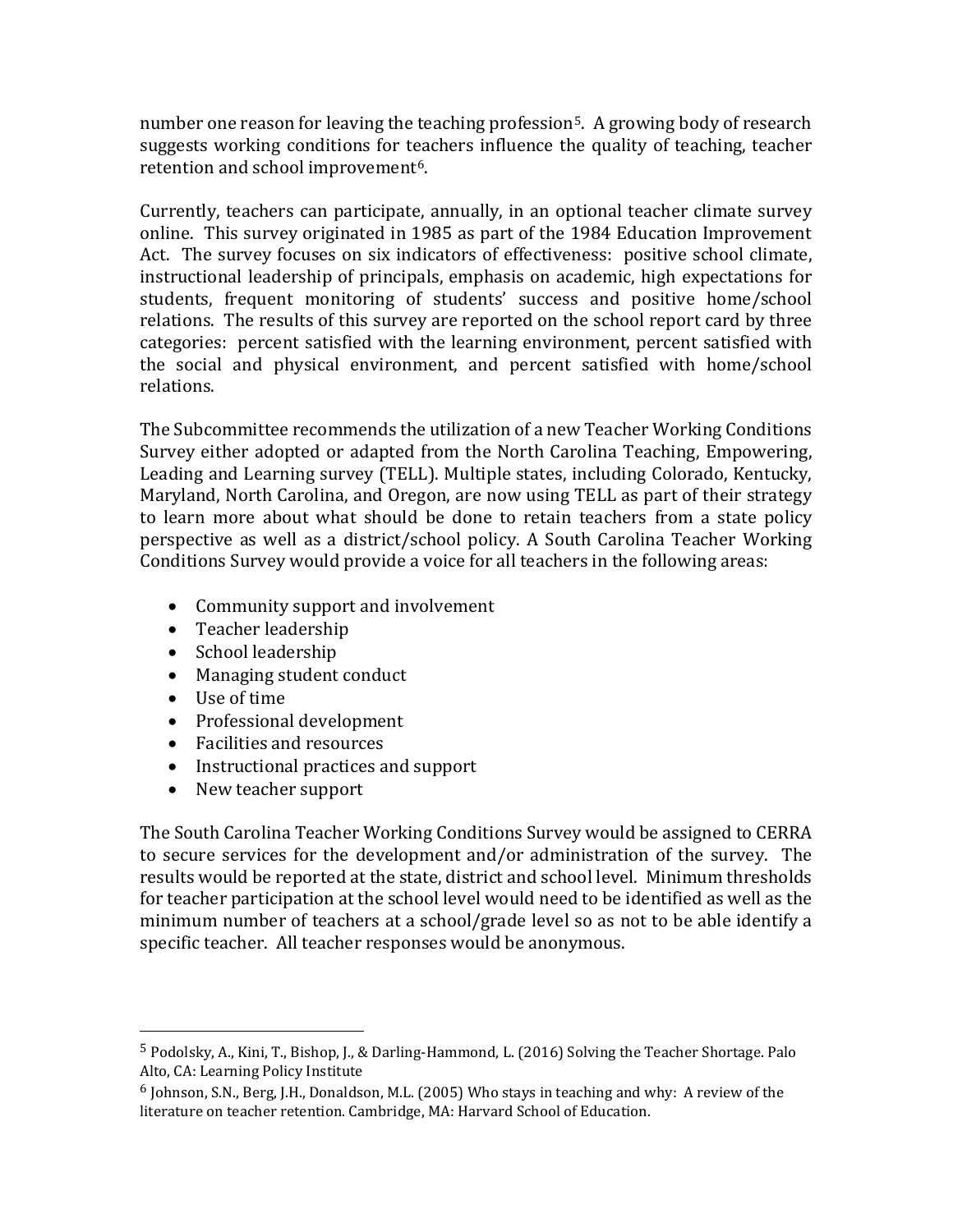An example of a North Carolina teacher survey document showing district level teacher responses in aggregate is shown in attachment C.

#### **Recommendation 13: Support for Expansion of Teaching Fellows, Proteam and Teacher Cadet 61,000,000**

a. In order to encourage and attract quality high school graduates to the teaching profession the Subcommittee concurs with CERRA's recommendation of **\$860,000** for 15 additional Teaching Fellows.

Currently, CERRA awards 200 Teaching Fellows per year to high school graduates interested in becoming a teacher. Approximately 1,000 applications are received by CERRA each year for teaching fellows with 500 students being offered an interview. About 400 high school graduates are deemed eligible for Teaching Fellows with only 200 being awarded. (Note: Applications are expected to increase in 2020-21, as Clemson University will be added as a host Teaching Fellows site.)

Based on data from the 2000-2005 Teaching Fellows cohorts, 78% of the Fellows graduated in the program. Seventy-one percent of the Fellows are employed in South Carolina school districts. Ninety-three percent of the Fellows' graduates have either satisfied their loan to CERRA or are currently teaching for loan forgiveness in South Carolina.

b. In addition, the recommendation includes supporting additional classes for Proteam and Teacher Cadets to ensure every middle and high school can offer these classes to their students. The cost is **\$140,000**.

# *Priority 3: Evaluation of Alignment of EIA Programs with Strategic Goals/Expected Outcomes*

### **Recommendation 14: Independent Evaluation of EIA Programs \$375,000**

The Education Improvement Act of 1984 was established to promote excellence in education in South Carolina schools. Specifically, the Education Improvement Act set out to improve schools in South Carolina by increasing student academic achievement, providing better services to special groups of students and school personnel, improving school conditions, involving extensive community involvement in school affairs, and gaining higher public confidence in our schools.

Currently, the EIA funds 30 programs under the South Carolina Department of Education and 25 programs to other agencies/entities within South Carolina. On an annual basis, each program provides the EOC with a program review that includes goals, strategies and outcomes. Financial data is also provided.